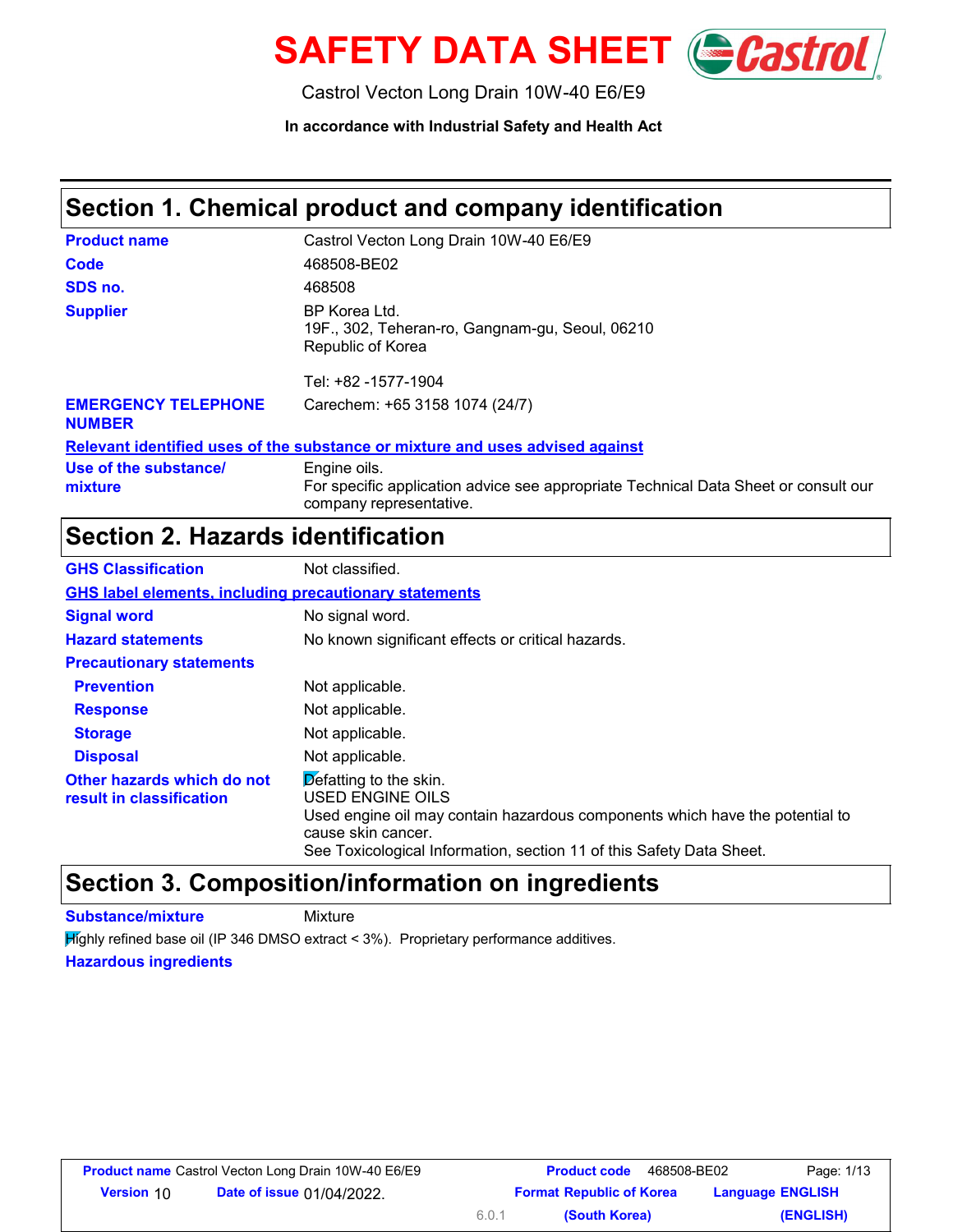## **Section 3. Composition/information on ingredients**

| <u>oecuon o. Oompositionimioniation on ingredients</u><br><b>Ingredient name</b> | <b>Synonym</b>                                                                                                                                                                                                                                                                                                                                                                                                                                                                                                                                                                                                                            | <b>CAS number</b> | $\frac{9}{6}$ |
|----------------------------------------------------------------------------------|-------------------------------------------------------------------------------------------------------------------------------------------------------------------------------------------------------------------------------------------------------------------------------------------------------------------------------------------------------------------------------------------------------------------------------------------------------------------------------------------------------------------------------------------------------------------------------------------------------------------------------------------|-------------------|---------------|
| Distillates (petroleum), hydrotreated heavy<br>paraffinic                        | Baseoil - unspecified;<br>Distillates, petroleum,<br>hydrotreated heavy<br>paraffinic; Mineral oil,<br>petroleum distillates,<br>hydrotreated heavy<br>paraffinic; Distillates<br>(petroleum), hydro-treated<br>heavy paraffinic; Paraffin oil;<br>HYDROTREATED HEAVY<br>PARAFFINIC DISTILLATE;<br><b>DISTILLATES</b><br>(PETROLEUM)<br><b>HYDROFVLD; Distillates</b><br>(petroleum), hydrotreated<br>heavy paraffinic, Baseoil -<br>unspecified                                                                                                                                                                                          | 64742-54-7        | 47.6558       |
| Distillates (petroleum), solvent-dewaxed<br>heavy paraffinic                     | Baseoil - unspecified;<br>Distillates, petroleum,<br>solvent dewaxed heavy<br>paraffinic; Mineral oil,<br>petroleum distillates,<br>solvent-dewaxed heavy<br>paraffinic; Paraffin oil;<br>Distillates, petroleum,<br>solvent-dewaxed heavy<br>paraffinic; Distillate (Pet.)<br>solvent-dewaxed heavy<br>paraffinic; SOLVENT<br><b>REFINED PARAFFINIC</b><br>MINERAL OIL; OILS,<br>PARAFFINIC, HEAVY,<br>SOLVENT DEWAXED;<br>Solvent dewaxed heavy<br>paraffinic petroleum oil;<br><b>PARAFFINIC</b><br><b>PETROLEUM</b><br><b>DISTILLATES; Distillates</b><br>(petroleum), solvent-<br>dewaxed heavy paraffinic,<br>Baseoil - unspecified | 64742-65-0        | 4.40712       |
| Distillates (petroleum), hydrotreated light<br>paraffinic                        | Baseoil - unspecified;<br>Distillates, petroleum,<br>hydrotreated light paraffinic;<br>Mineral oil, petroleum<br>distillates, hydrotreated<br>light paraffinic; Mineral oil,<br>petroleum distillates,<br>hydrotreated (mild) light<br>paraffinic; Distillates<br>(petroleum), hydro-treated<br>light paraffinic; Paraffin oil;<br><b>DISTILLATES</b><br>(PETROLEUM)<br><b>HYDROTREATED LIGHT</b><br>PARAFFINIC;                                                                                                                                                                                                                          | 64742-55-8        | 1.5708        |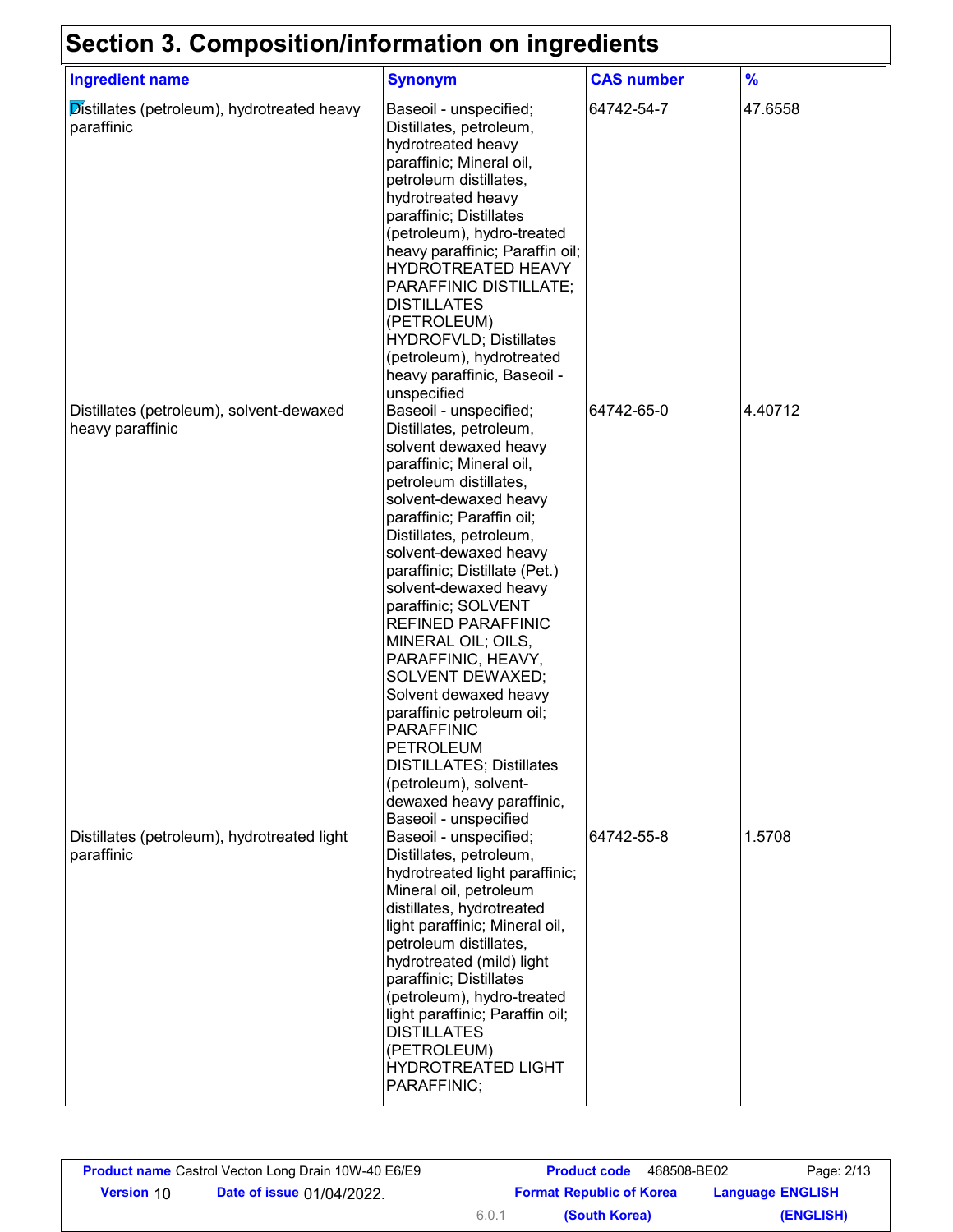| Section 3. Composition/information on ingredients                                           |                                                                                                                                                                                                                                                                                                                                                                                                                  |                             |         |
|---------------------------------------------------------------------------------------------|------------------------------------------------------------------------------------------------------------------------------------------------------------------------------------------------------------------------------------------------------------------------------------------------------------------------------------------------------------------------------------------------------------------|-----------------------------|---------|
|                                                                                             | <b>DISTILLATES,</b><br><b>HYDROTREATED LIGHT</b><br>PARAFFINIC; ALIPHATIC<br>HYDROCARBON,<br><b>SULFURIZED; Distillates</b><br>(petroleum), hydrotreated<br>light paraffinic, Baseoil -<br>unspecified                                                                                                                                                                                                           |                             |         |
| reaction mass of isomers of: C7-9-alkyl 3-<br>(3,5-di-tert-butyl-4-hydroxyphenyl)propionate | reaction mass of isomers<br>of: C7-9-alkyl 3-(3,5-di-<br>trans-butyl-<br>4-hydroxyphenyl)<br>propionate; IRGANOX L<br>135; IRGANOX 1135;<br>ALBETEC-4716; AN-1216;<br>Z-72; VANLUBE BHC;<br>SONGNOX 1135 LQ;<br>ETHANOX 4716;<br>Benzenepropanoic acid,<br>3,5-bis(1,1-dimethylethyl)<br>-4-hydroxy-, C7-9-branched<br>alkyl esters;<br>Benzenepropanoic acid,<br>3,5-bis(1,1-dimethylethyl)<br>-4-hydroxy-,     | 125643-61-0                 | 1.3002  |
| Alcohols, C12-16, ethoxylated                                                               | C7_9-branched alkyl esters<br>Polyethylene glycol,<br>dodecyl, tetradecyl,<br>hexadecyl ether; C12-16<br>PARETH-9; C12-16<br>PARETH-7; C12-16<br>PARETH-5; Alcohols,<br>C12-16-ethoxylated;<br>Ethoxylated alcohols<br>(C=12-16); Polyethylene<br>glycol mono-C12-16-alkyl<br>ether; Ethoxylated C12-16<br>alcs.; Ethoxylated alcohols,<br>C12-16; C12-16 alcs.,<br>ethoxylated; Alcohols<br>C12-16, ethoxylated | 68551-12-2                  | 0.3087  |
| Alkyl phenol                                                                                | Dodecylphenol, branched;<br>Dodecyl phenol                                                                                                                                                                                                                                                                                                                                                                       | 74499-35-7 /<br>121158-58-5 | 0.06468 |

#### **Non-hazardous ingredients**

| <b>Ingredient name</b> | <b>Synonym</b> | <b>CAS number</b> | $\frac{9}{6}$  |
|------------------------|----------------|-------------------|----------------|
| Trade secret.          | Trade secret.  | Trade secret.     | 137            |
| Trade secret.          | Trade secret.  | Trade secret.     | 2.7588         |
| Trade secret.          | Trade secret.  | Trade secret.     | 1.0956         |
| Trade secret.          | Trade secret.  | Trade secret.     | 10.726         |
| Trade secret.          | Trade secret.  | Trade secret.     | 0.6732         |
| Trade secret.          | Trade secret.  | Trade secret.     | 0.6468         |
| Trade secret.          | Trade secret.  | Trade secret.     | $0.315 - 0.63$ |
| Trade secret.          | Trade secret.  | Trade secret.     | 0.4356         |
| Trade secret.          | Trade secret.  | Trade secret.     | 0.2508         |
| Trade secret.          | Trade secret.  | Trade secret.     | 0.17952        |
|                        |                |                   |                |

|                   | <b>Product name</b> Castrol Vecton Long Drain 10W-40 E6/E9 |       | <b>Product code</b><br>468508-BE02 | Page: 3/13              |
|-------------------|------------------------------------------------------------|-------|------------------------------------|-------------------------|
| <b>Version 10</b> | <b>Date of issue 01/04/2022.</b>                           |       | <b>Format Republic of Korea</b>    | <b>Language ENGLISH</b> |
|                   |                                                            | 6.0.1 | (South Korea)                      | (ENGLISH)               |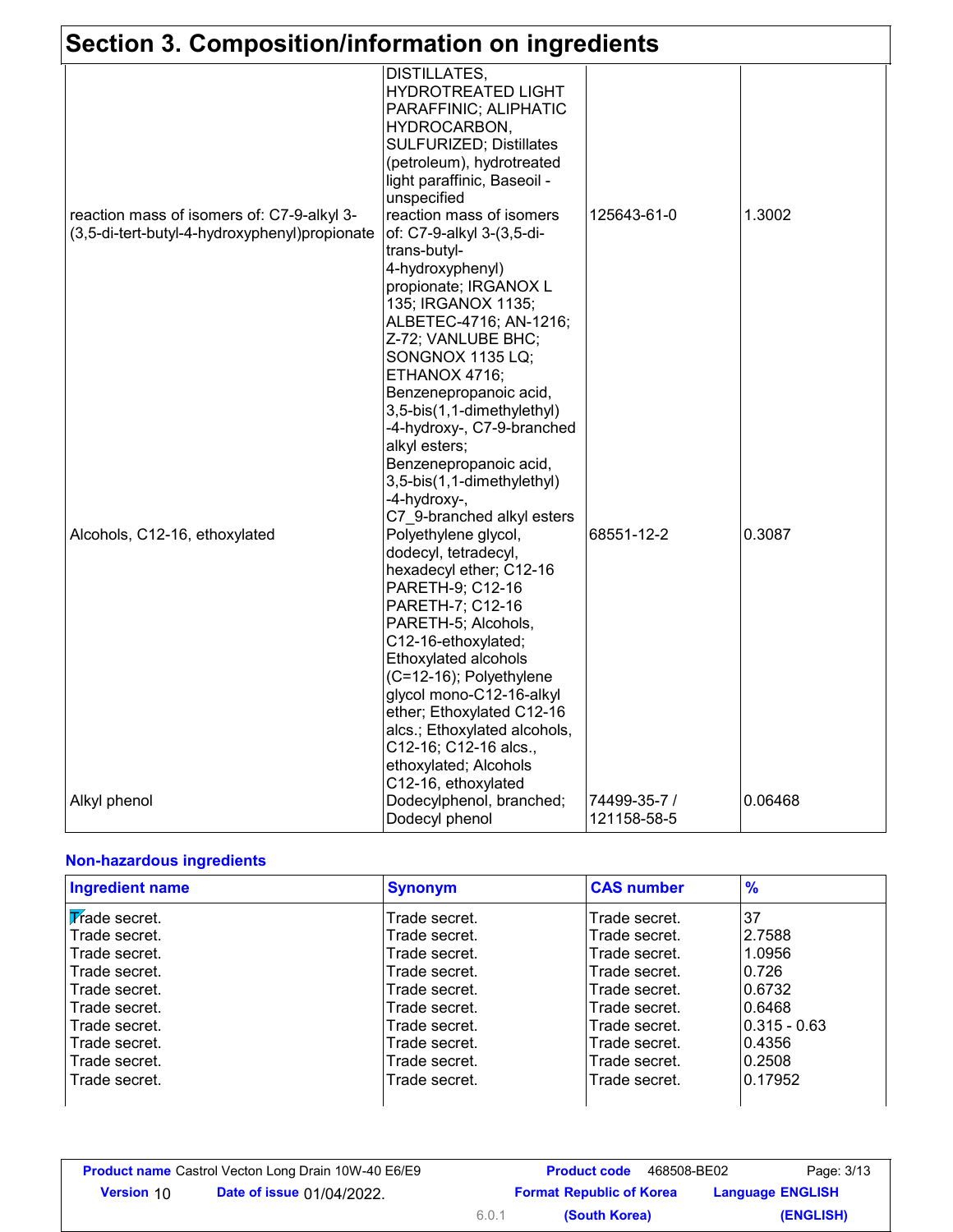### **Section 3. Composition/information on ingredients**

| Trade secret. | Trade secret. | Frade secret. | 10.1508 |
|---------------|---------------|---------------|---------|
| Trade secret. | Trade secret. | Trade secret. | 0.15    |
| Trade secret. | Trade secret. | Trade secret. | 0.1188  |
|               |               |               |         |

**There are no additional ingredients present which, within the current knowledge of the supplier and in the concentrations applicable, are classified as hazardous to health or the environment and hence require reporting in this section.**

**Occupational exposure limits, if available, are listed in Section 8.**

### **Section 4. First aid measures**

| <b>Eye contact</b>                | In case of contact, immediately flush eyes with plenty of water for at least 15<br>minutes. Eyelids should be held away from the eyeball to ensure thorough rinsing.<br>Check for and remove any contact lenses. Get medical attention.                     |
|-----------------------------------|-------------------------------------------------------------------------------------------------------------------------------------------------------------------------------------------------------------------------------------------------------------|
| <b>Skin contact</b>               | Wash skin thoroughly with soap and water or use recognised skin cleanser.<br>Remove contaminated clothing and shoes. Wash clothing before reuse. Clean<br>shoes thoroughly before reuse. Get medical attention if symptoms occur.                           |
| <b>Inhalation</b>                 | K'inhaled, remove to fresh air. In case of inhalation of decomposition products in a<br>fire, symptoms may be delayed. The exposed person may need to be kept under<br>medical surveillance for 48 hours. Get medical attention if symptoms occur.          |
| <b>Ingestion</b>                  | Do not induce vomiting unless directed to do so by medical personnel. Get medical<br>attention if symptoms occur.                                                                                                                                           |
|                                   | Indication of immediate medical attention and special treatment needed, if necessary                                                                                                                                                                        |
| <b>Specific treatments</b>        | No specific treatment.                                                                                                                                                                                                                                      |
| <b>Notes to physician</b>         | Treatment should in general be symptomatic and directed to relieving any effects.<br>In case of inhalation of decomposition products in a fire, symptoms may be delayed.<br>The exposed person may need to be kept under medical surveillance for 48 hours. |
| <b>Protection of first-aiders</b> | No action shall be taken involving any personal risk or without suitable training.                                                                                                                                                                          |

## **Section 5. Firefighting measures**

| <b>Extinguishing media</b>                               |                                                                                                                                                                                                   |
|----------------------------------------------------------|---------------------------------------------------------------------------------------------------------------------------------------------------------------------------------------------------|
| <b>Suitable</b>                                          | In case of fire, use foam, dry chemical or carbon dioxide extinguisher or spray.                                                                                                                  |
| <b>Not suitable</b>                                      | Do not use water jet.                                                                                                                                                                             |
| <b>Specific hazards arising</b><br>from the chemical     | In a fire or if heated, a pressure increase will occur and the container may burst.                                                                                                               |
| <b>Hazardous thermal</b><br>decomposition products       | Combustion products may include the following:<br>carbon oxides (CO, CO <sub>2</sub> ) (carbon monoxide, carbon dioxide)<br>nitrogen oxides (NO, NO <sub>2</sub> etc.)                            |
| <b>Special protective</b><br>equipment for fire-fighters | Fire-fighters should wear positive pressure self-contained breathing apparatus<br>(SCBA) and full turnout gear.                                                                                   |
| <b>Special protective actions</b><br>for fire-fighters   | No action shall be taken involving any personal risk or without suitable training.<br>Promptly isolate the scene by removing all persons from the vicinity of the incident if<br>there is a fire. |

### **Section 6. Accidental release measures**

| <b>Personal precautions,</b><br>protective equipment and<br>emergency procedures | No action shall be taken involving any personal risk or without suitable training.<br>Evacuate surrounding areas. Keep unnecessary and unprotected personnel from<br>entering. Do not touch or walk through spilt material. Put on appropriate personal<br>protective equipment. Floors may be slippery; use care to avoid falling. |
|----------------------------------------------------------------------------------|-------------------------------------------------------------------------------------------------------------------------------------------------------------------------------------------------------------------------------------------------------------------------------------------------------------------------------------|
| <b>Environmental precautions</b>                                                 | Avoid dispersal of spilt material and runoff and contact with soil, waterways, drains<br>and sewers. Inform the relevant authorities if the product has caused environmental<br>pollution (sewers, waterways, soil or air).                                                                                                         |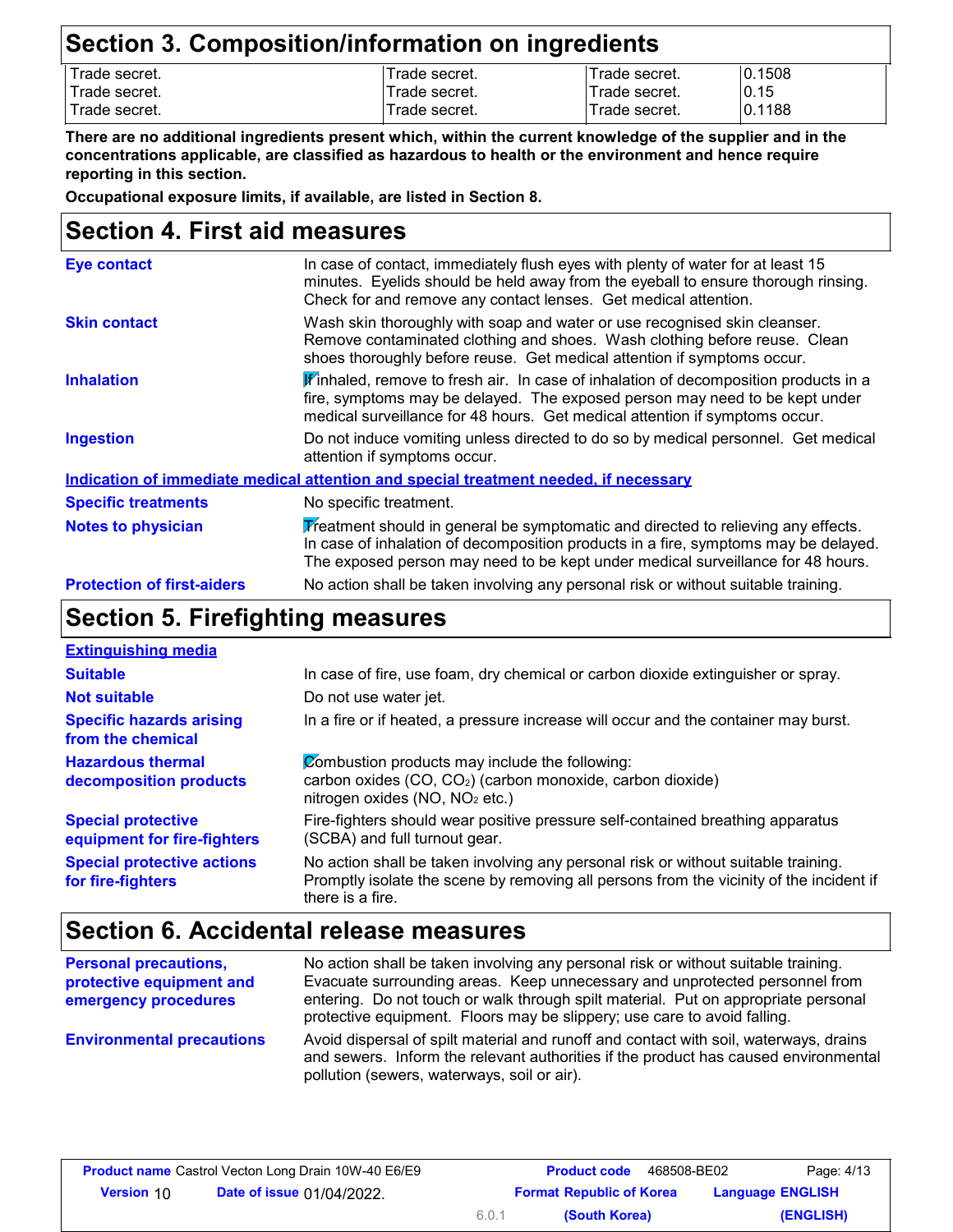### **Section 6. Accidental release measures**

Stop leak if without risk. Move containers from spill area. Prevent entry into sewers, water courses, basements or confined areas. Contain and collect spillage with noncombustible, absorbent material e.g. sand, earth, vermiculite or diatomaceous earth and place in container for disposal according to local regulations. Dispose of via a licensed waste disposal contractor. **Large spill** Stop leak if without risk. Move containers from spill area. Absorb with an inert material and place in an appropriate waste disposal container. Dispose of via a licensed waste disposal contractor. **Small spill Methods and material for containment and cleaning up**

### **Section 7. Handling and storage**

| <b>Precautions for safe handling</b>                                      |                                                                                                                                                                                                                                                                                                                                                                                                                                                                                                                                                                                                |
|---------------------------------------------------------------------------|------------------------------------------------------------------------------------------------------------------------------------------------------------------------------------------------------------------------------------------------------------------------------------------------------------------------------------------------------------------------------------------------------------------------------------------------------------------------------------------------------------------------------------------------------------------------------------------------|
| <b>Protective measures</b>                                                | Put on appropriate personal protective equipment (see Section 8).                                                                                                                                                                                                                                                                                                                                                                                                                                                                                                                              |
| <b>Advice on general</b><br>occupational hygiene                          | Eating, drinking and smoking should be prohibited in areas where this material is<br>handled, stored and processed. Wash thoroughly after handling. Remove<br>contaminated clothing and protective equipment before entering eating areas. See<br>also Section 8 for additional information on hygiene measures.                                                                                                                                                                                                                                                                               |
| <b>Conditions for safe</b><br>storage, including any<br>incompatibilities | Store in accordance with local regulations. Store in original container protected<br>from direct sunlight in a dry, cool and well-ventilated area, away from incompatible<br>materials (see Section 10) and food and drink. Keep container tightly closed and<br>sealed until ready for use. Store and use only in equipment/containers designed<br>for use with this product. Containers that have been opened must be carefully<br>resealed and kept upright to prevent leakage. Do not store in unlabelled<br>containers. Use appropriate containment to avoid environmental contamination. |
| <b>Not suitable</b>                                                       | Prolonged exposure to elevated temperature                                                                                                                                                                                                                                                                                                                                                                                                                                                                                                                                                     |

## **Section 8. Exposure controls/personal protection**

|--|

| <b>Ingredient name</b>                                    | <b>Exposure limits</b>                                                                                                     |
|-----------------------------------------------------------|----------------------------------------------------------------------------------------------------------------------------|
| Distillates (petroleum), hydrotreated heavy paraffinic    | <b>ACGIH TLV (United States).</b><br>TWA: 5 mg/m <sup>3</sup> 8 hours. Issued/Revised:<br>11/2009 Form: Inhalable fraction |
| Distillates (petroleum), solvent-dewaxed heavy paraffinic | <b>ACGIH TLV (United States).</b><br>TWA: 5 mg/m <sup>3</sup> 8 hours. Issued/Revised:<br>11/2009 Form: Inhalable fraction |
| Distillates (petroleum), hydrotreated light paraffinic    | <b>ACGIH TLV (United States).</b><br>TWA: 5 mg/m <sup>3</sup> 8 hours. Issued/Revised:<br>11/2009 Form: Inhalable fraction |

Other ingredients including trade secret: not applicable

**Recommended monitoring procedures** If this product contains ingredients with exposure limits, personal, workplace atmosphere or biological monitoring may be required to determine the effectiveness of the ventilation or other control measures and/or the necessity to use respiratory protective equipment. Reference should be made to appropriate monitoring standards. Reference to national guidance documents for methods for the determination of hazardous substances will also be required.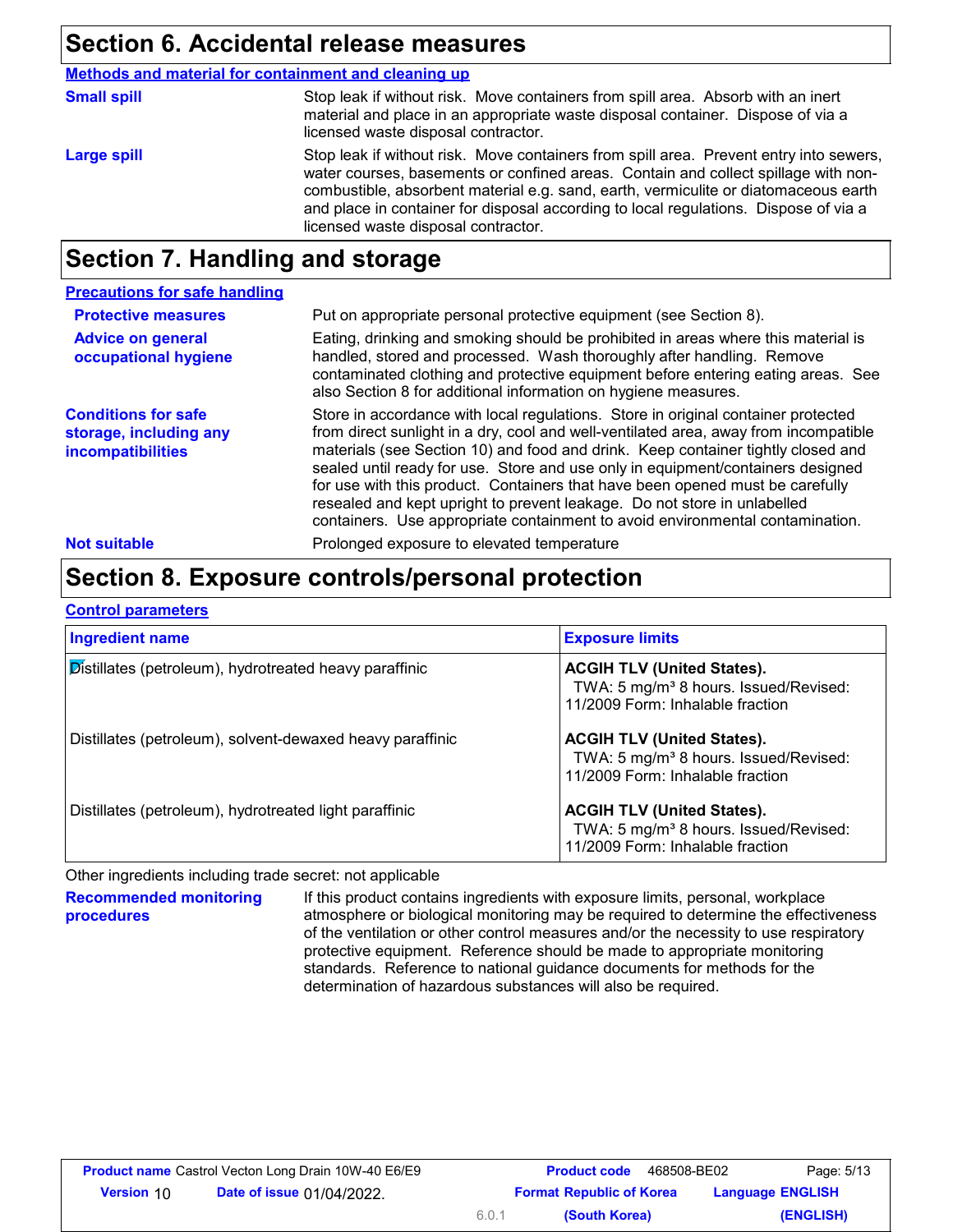# **Section 8. Exposure controls/personal protection**

| <b>Appropriate engineering</b><br><b>controls</b> | All activities involving chemicals should be assessed for their risks to health, to<br>ensure exposures are adequately controlled. Personal protective equipment should<br>only be considered after other forms of control measures (e.g. engineering controls)<br>have been suitably evaluated. Personal protective equipment should conform to<br>appropriate standards, be suitable for use, be kept in good condition and properly<br>maintained.<br>Your supplier of personal protective equipment should be consulted for advice on<br>selection and appropriate standards. For further information contact your national<br>organisation for standards.<br>Provide exhaust ventilation or other engineering controls to keep the relevant<br>airborne concentrations below their respective occupational exposure limits.<br>The final choice of protective equipment will depend upon a risk assessment. It is<br>important to ensure that all items of personal protective equipment are compatible. |
|---------------------------------------------------|---------------------------------------------------------------------------------------------------------------------------------------------------------------------------------------------------------------------------------------------------------------------------------------------------------------------------------------------------------------------------------------------------------------------------------------------------------------------------------------------------------------------------------------------------------------------------------------------------------------------------------------------------------------------------------------------------------------------------------------------------------------------------------------------------------------------------------------------------------------------------------------------------------------------------------------------------------------------------------------------------------------|
| <b>Environmental exposure</b><br>controls         | Emissions from ventilation or work process equipment should be checked to ensure<br>they comply with the requirements of environmental protection legislation. In some<br>cases, fume scrubbers, filters or engineering modifications to the process<br>equipment will be necessary to reduce emissions to acceptable levels.                                                                                                                                                                                                                                                                                                                                                                                                                                                                                                                                                                                                                                                                                 |
| <b>Personal protective equipment</b>              |                                                                                                                                                                                                                                                                                                                                                                                                                                                                                                                                                                                                                                                                                                                                                                                                                                                                                                                                                                                                               |
| <b>Respiratory protection</b>                     | In case of insufficient ventilation, wear suitable respiratory equipment.<br>The correct choice of respiratory protection depends upon the chemicals being<br>handled, the conditions of work and use, and the condition of the respiratory<br>equipment. Safety procedures should be developed for each intended application.<br>Respiratory protection equipment should therefore be chosen in consultation with<br>the supplier/manufacturer and with a full assessment of the working conditions.                                                                                                                                                                                                                                                                                                                                                                                                                                                                                                         |
| <b>Eye protection</b>                             | Safety glasses with side shields.                                                                                                                                                                                                                                                                                                                                                                                                                                                                                                                                                                                                                                                                                                                                                                                                                                                                                                                                                                             |
| <b>Hand protection</b>                            | Wear protective gloves if prolonged or repeated contact is likely. Wear chemical<br>resistant gloves. Recommended: Nitrile gloves. The correct choice of protective<br>gloves depends upon the chemicals being handled, the conditions of work and use,<br>and the condition of the gloves (even the best chemically resistant glove will break<br>down after repeated chemical exposures). Most gloves provide only a short time of<br>protection before they must be discarded and replaced. Because specific work<br>environments and material handling practices vary, safety procedures should be<br>developed for each intended application. Gloves should therefore be chosen in<br>consultation with the supplier/manufacturer and with a full assessment of the<br>working conditions.                                                                                                                                                                                                               |
| <b>Skin protection</b>                            | Use of protective clothing is good industrial practice.<br>Personal protective equipment for the body should be selected based on the task<br>being performed and the risks involved and should be approved by a specialist<br>before handling this product.<br>Cotton or polyester/cotton overalls will only provide protection against light<br>superficial contamination that will not soak through to the skin. Overalls should be<br>laundered on a regular basis. When the risk of skin exposure is high (e.g. when<br>cleaning up spillages or if there is a risk of splashing) then chemical resistant aprons<br>and/or impervious chemical suits and boots will be required.                                                                                                                                                                                                                                                                                                                         |
| <b>Hygiene measures</b>                           | Wash hands, forearms and face thoroughly after handling chemical products, before<br>eating, smoking and using the lavatory and at the end of the working period.<br>Appropriate techniques should be used to remove potentially contaminated clothing.<br>Wash contaminated clothing before reusing. Ensure that eyewash stations and<br>safety showers are close to the workstation location.                                                                                                                                                                                                                                                                                                                                                                                                                                                                                                                                                                                                               |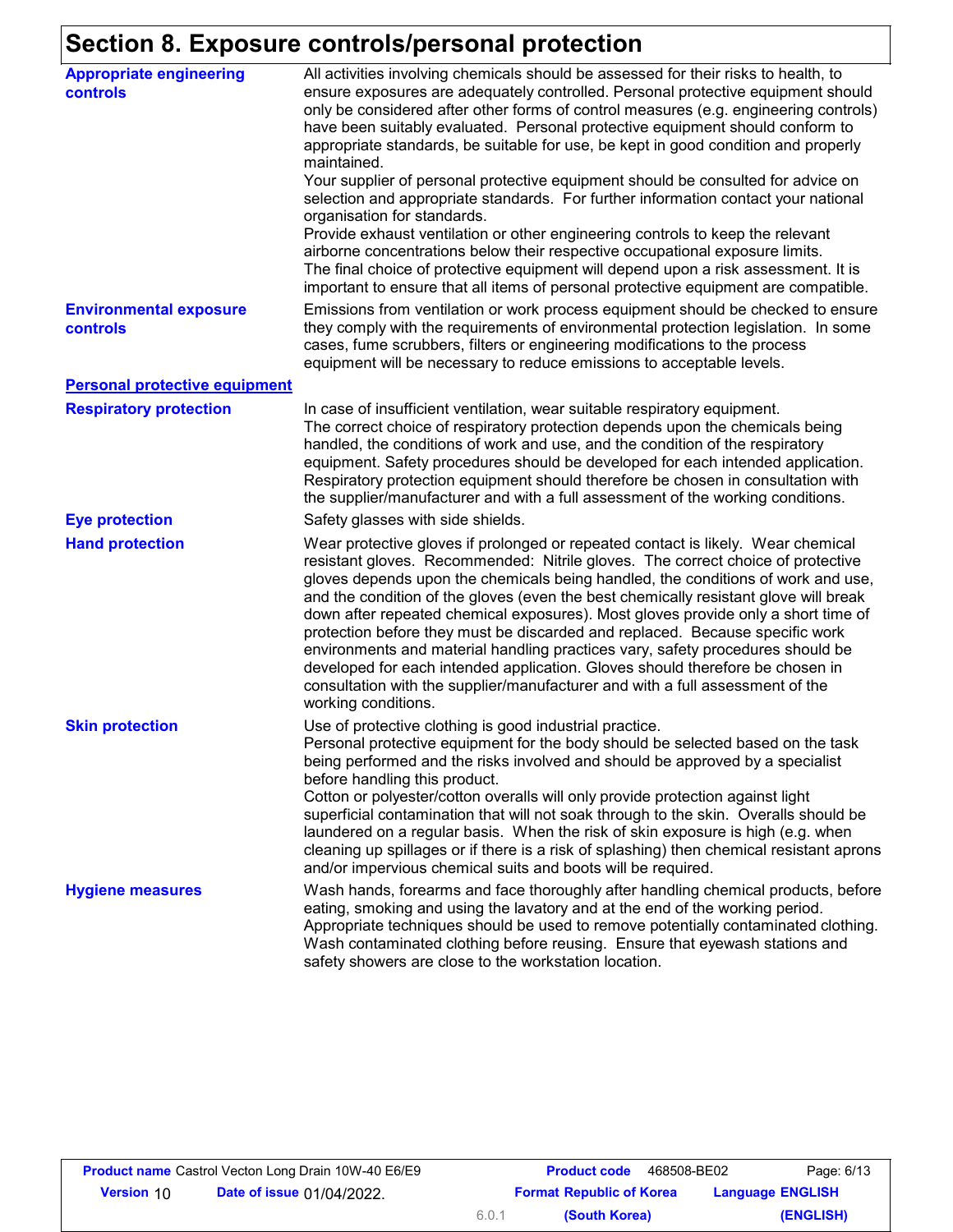### **Section 9. Physical and chemical properties**

The conditions of measurement of all properties are at standard temperature and pressure unless otherwise indicated.

#### **Appearance**

| <b>Physical state</b>                                             | Liquid.                                   |
|-------------------------------------------------------------------|-------------------------------------------|
| <b>Colour</b>                                                     | Amber. [Light]                            |
| <b>Odour</b>                                                      | Not available.                            |
| <b>Odour threshold</b>                                            | Not available.                            |
| pH                                                                | Not applicable.                           |
| <b>Melting/freezing point</b>                                     | Not available.                            |
| <b>Boiling point, initial boiling</b><br>point, and boiling range | Not available.                            |
| <b>Flash point</b>                                                | Closed cup: 204°C (399.2°F)               |
| <b>Evaporation rate</b>                                           | Not available.                            |
| <b>Flammability (solid, gas)</b>                                  | Not available.                            |
|                                                                   | Not applicable. Based on - Physical state |
| Lower and upper explosive                                         | Not available.                            |

#### **(flammable) limits Vapour pressure**

|                                                   | <b>Ingredient name</b>                                                                                                                      | mm Hg  | kPa     | <b>Method</b>      |              | mm<br>Hg | kPa           | <b>Method</b> |
|---------------------------------------------------|---------------------------------------------------------------------------------------------------------------------------------------------|--------|---------|--------------------|--------------|----------|---------------|---------------|
|                                                   | Distillates (petroleum),<br>hydrotreated heavy<br>paraffinic                                                                                | < 0.08 | < 0.011 | <b>ASTM D 5191</b> |              |          |               |               |
|                                                   | Lubricating oils<br>(petroleum), C20-50,<br>hydrotreated neutral oil-<br>based                                                              | < 0.08 | < 0.011 | <b>ASTM D 5191</b> |              |          |               |               |
|                                                   | Distillates (petroleum),<br>solvent-dewaxed heavy<br>paraffinic                                                                             | < 0.08 | < 0.011 | <b>ASTM D 5191</b> |              |          |               |               |
|                                                   | Distillates (petroleum),<br>hydrotreated light<br>paraffinic                                                                                | < 0.08 | < 0.011 | <b>ASTM D 5191</b> |              |          |               |               |
| <b>Solubility</b>                                 | insoluble in water.                                                                                                                         |        |         |                    |              |          |               |               |
| <b>Vapour density</b>                             | Not available.                                                                                                                              |        |         |                    |              |          |               |               |
| <b>Relative density</b>                           | Not available.                                                                                                                              |        |         |                    |              |          |               |               |
| <b>Density</b>                                    | <1000 kg/m <sup>3</sup> (<1 g/cm <sup>3</sup> ) at 15°C                                                                                     |        |         |                    |              |          |               |               |
| <b>Partition coefficient: n-</b><br>octanol/water | Mot applicable.                                                                                                                             |        |         |                    |              |          |               |               |
| <b>Auto-ignition temperature</b>                  | <b>Ingredient name</b>                                                                                                                      |        | °C      |                    | $\mathsf{P}$ |          | <b>Method</b> |               |
|                                                   | reaction mass of isomers of:<br>365<br>689<br>C7-9-alkyl 3-(3,5-di-tert-butyl-<br>4-hydroxyphenyl)propionate                                |        |         |                    |              |          |               |               |
| <b>Decomposition temperature</b>                  | Not available.                                                                                                                              |        |         |                    |              |          |               |               |
| <b>Viscosity</b>                                  | Kinematic: 99.3 mm <sup>2</sup> /s (99.3 cSt) at $40^{\circ}$ C<br>Kinematic: 13.65 to 14.7 mm <sup>2</sup> /s (13.65 to 14.7 cSt) at 100°C |        |         |                    |              |          |               |               |
| <b>Molecular weight</b>                           | Not applicable as it is a mixture                                                                                                           |        |         |                    |              |          |               |               |
| <b>Particle characteristics</b>                   |                                                                                                                                             |        |         |                    |              |          |               |               |
|                                                   |                                                                                                                                             |        |         |                    |              |          |               |               |

**Vapour Pressure at 20˚C Vapour pressure at 50˚C**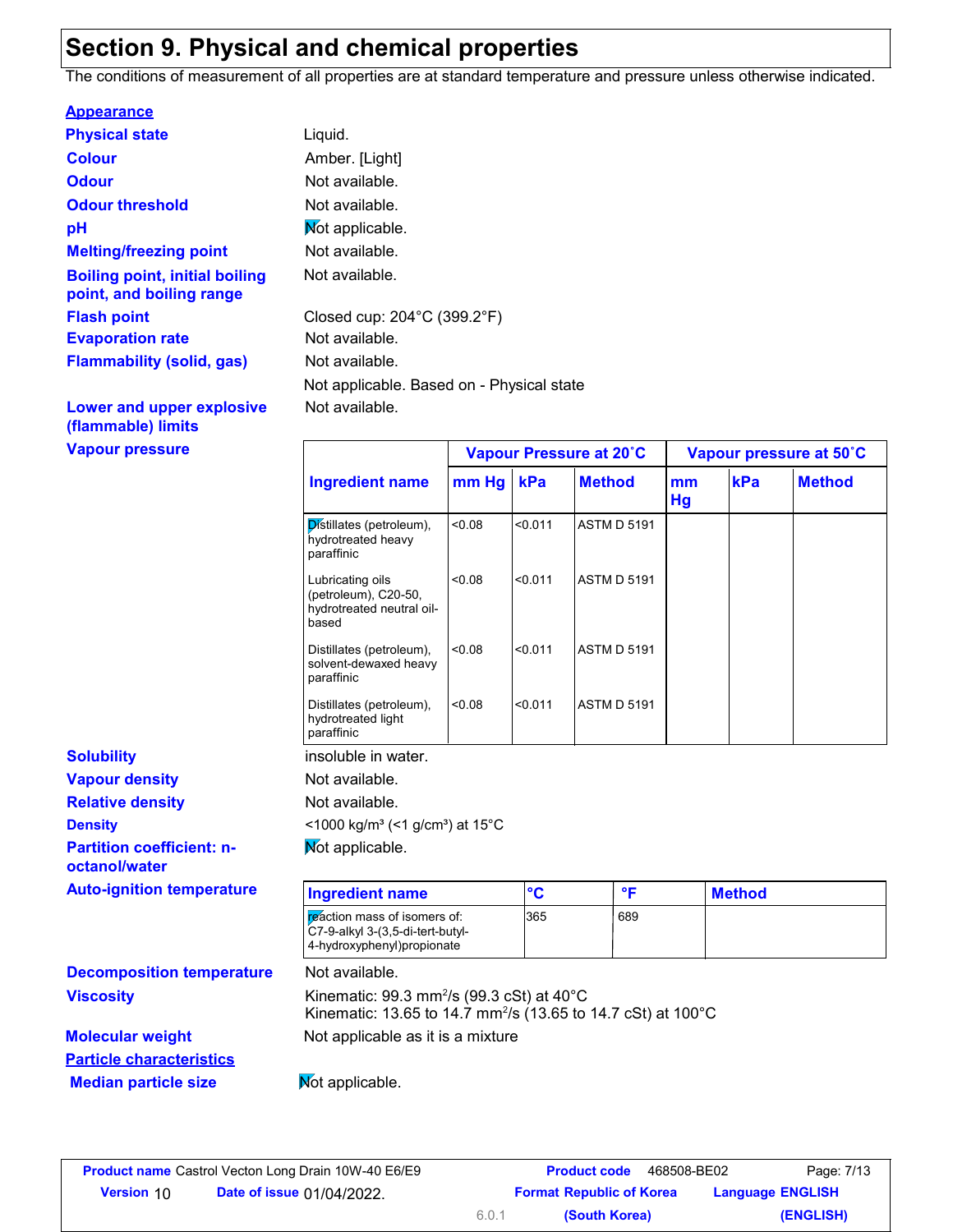## **Section 10. Stability and reactivity**

| The product is stable.                                                                                                                                                     |
|----------------------------------------------------------------------------------------------------------------------------------------------------------------------------|
| Under normal conditions of storage and use, hazardous reactions will not occur.<br>Under normal conditions of storage and use, hazardous polymerisation will not<br>occur. |
| Avoid all possible sources of ignition (spark or flame).                                                                                                                   |
| Reactive or incompatible with the following materials: oxidising materials.                                                                                                |
| Under normal conditions of storage and use, hazardous decomposition products<br>should not be produced.                                                                    |
|                                                                                                                                                                            |

## **Section 11. Toxicological information**

| Information on likely routes of<br>exposure | Routes of entry anticipated: Dermal, Inhalation.                                                                    |  |  |  |  |
|---------------------------------------------|---------------------------------------------------------------------------------------------------------------------|--|--|--|--|
| <b>Acute toxicity</b>                       |                                                                                                                     |  |  |  |  |
| <b>Inhalation</b>                           | Exposure to decomposition products may cause a health hazard. Serious effects<br>may be delayed following exposure. |  |  |  |  |
| <b>Ingestion</b>                            | No known significant effects or critical hazards.                                                                   |  |  |  |  |
| <b>Skin contact</b>                         | Defatting to the skin. May cause skin dryness and irritation.                                                       |  |  |  |  |
| <b>Eye contact</b>                          | No known significant effects or critical hazards.                                                                   |  |  |  |  |
|                                             | Symptoms related to the physical, chemical and toxicological characteristics                                        |  |  |  |  |
| <b>Inhalation</b>                           | No specific data.                                                                                                   |  |  |  |  |
| <b>Ingestion</b>                            | No specific data.                                                                                                   |  |  |  |  |
| <b>Skin</b>                                 | Adverse symptoms may include the following:<br>irritation<br>dryness<br>cracking                                    |  |  |  |  |
| <b>Eyes</b>                                 | No specific data.                                                                                                   |  |  |  |  |

#### **Delayed and immediate effects as well as chronic effects from short and long-term exposure**

| <b>Product/ingredient</b><br>name                         | <b>Test</b> | <b>Species</b>                                    | <b>Result</b> | <b>Exposure</b>       |       | <b>Remarks</b> |
|-----------------------------------------------------------|-------------|---------------------------------------------------|---------------|-----------------------|-------|----------------|
| Not available.                                            |             |                                                   |               |                       |       |                |
| <b>Irritation/Corrosion</b>                               |             |                                                   |               |                       |       |                |
| <b>Product/ingredient name</b>                            |             | <b>Test authority / Test Species</b><br>number    |               | <b>Route / Result</b> | Conc. | <b>Remarks</b> |
| Not available for product<br>and all ingredients.         |             |                                                   |               |                       |       |                |
| <b>Skin corrosion or irritation</b>                       |             | Not available for product<br>and all ingredients. |               |                       |       |                |
| Serious eye damage/eye<br><i><u><b>irritation</b></u></i> |             | Not available for product<br>and all ingredients. |               |                       |       |                |
| <b>Respiratory Irritation</b>                             |             | Not available for product<br>and all ingredients. |               |                       |       |                |
| <b>Sensitisation</b>                                      |             |                                                   |               |                       |       |                |
| <b>Respiratory Sensitisation</b>                          |             | Not available for product<br>and all ingredients. |               |                       |       |                |
| <b>Skin Sensitisation</b>                                 |             | Not available for product<br>and all ingredients. |               |                       |       |                |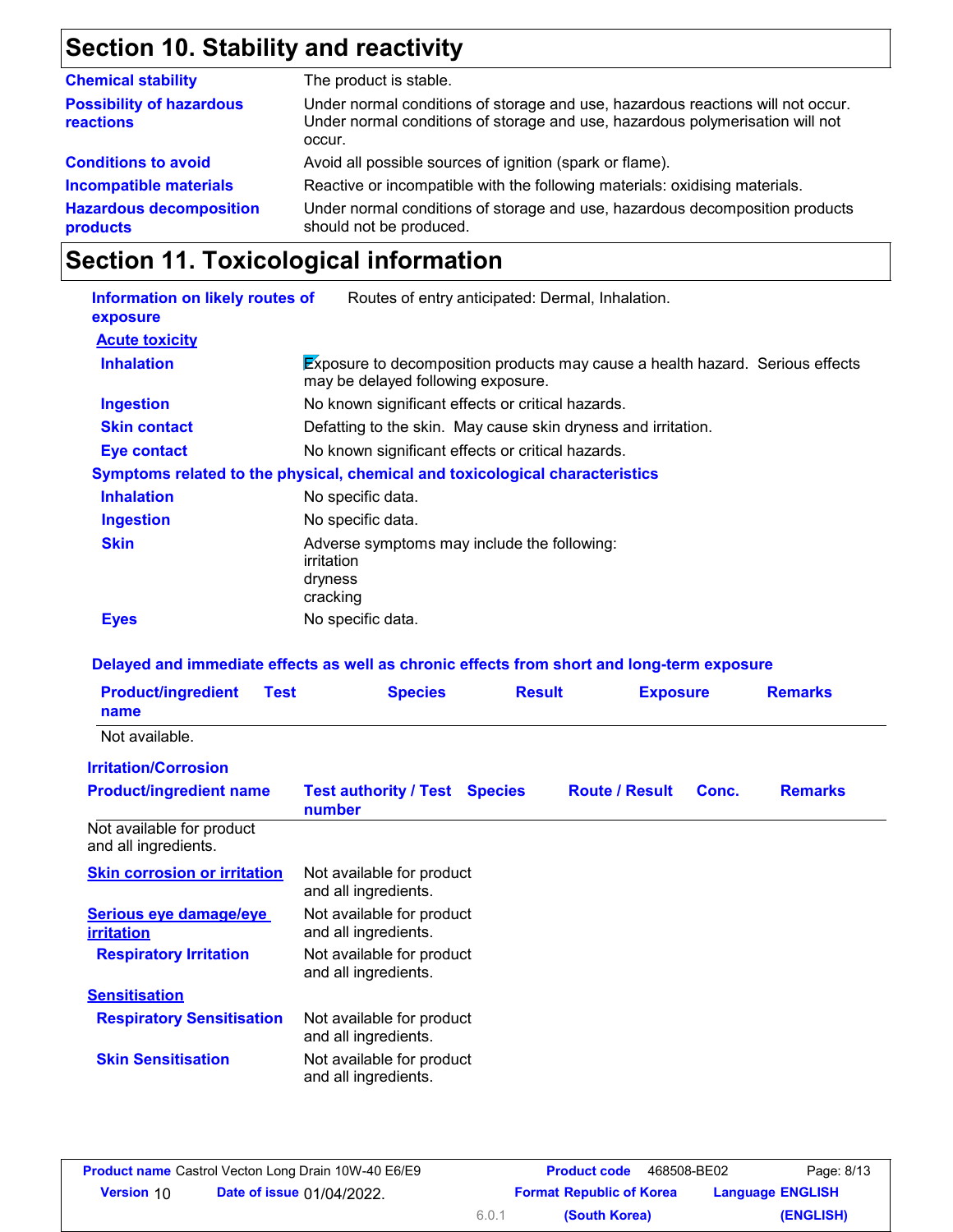| <b>Product/ingredient name</b><br>Not available for product                             | <b>Route of</b><br>exposure                       |                                                   | <b>Species</b>                                    |       | <b>Result</b>                        | <b>Remarks</b>                                                                                                                                                                                                                                                                                                                         |  |
|-----------------------------------------------------------------------------------------|---------------------------------------------------|---------------------------------------------------|---------------------------------------------------|-------|--------------------------------------|----------------------------------------------------------------------------------------------------------------------------------------------------------------------------------------------------------------------------------------------------------------------------------------------------------------------------------------|--|
| and all ingredients.                                                                    |                                                   |                                                   |                                                   |       |                                      |                                                                                                                                                                                                                                                                                                                                        |  |
| <b>CMR - ISHA Article 42 Public Notice No 2016-41 Occupational Exposure Limits</b>      |                                                   |                                                   |                                                   |       |                                      |                                                                                                                                                                                                                                                                                                                                        |  |
| <b>Product/ingredient name</b><br>Ethylene oxide                                        |                                                   |                                                   | <b>CAS number</b><br>$75 - 21 - 8$                |       | <b>Classification</b><br>Category 1B | <b>GERM CELL MUTAGENICITY -</b><br>CARCINOGENICITY - Category 1A                                                                                                                                                                                                                                                                       |  |
| <b>Carcinogenicity</b>                                                                  |                                                   |                                                   |                                                   |       |                                      |                                                                                                                                                                                                                                                                                                                                        |  |
| Not available for product<br>and all ingredients.                                       |                                                   |                                                   |                                                   |       |                                      |                                                                                                                                                                                                                                                                                                                                        |  |
| <b>Germ cell mutagenicity</b>                                                           |                                                   |                                                   |                                                   |       |                                      |                                                                                                                                                                                                                                                                                                                                        |  |
| <b>Product/ingredient name</b><br>Not available for product<br>and all ingredients.     | <b>Test</b>                                       |                                                   | <b>Experiment</b>                                 |       | <b>Result</b>                        | <b>Remarks</b>                                                                                                                                                                                                                                                                                                                         |  |
| <b>Reproductive toxicity</b>                                                            |                                                   |                                                   |                                                   |       |                                      |                                                                                                                                                                                                                                                                                                                                        |  |
| <b>Product/</b><br>ingredient name<br>Not available for product<br>and all ingredients. | <b>Test detail</b>                                | <b>Species</b>                                    | <b>Exposure</b>                                   | toxin | toxicity                             | <b>Developmental Maternal Fertility Remarks</b>                                                                                                                                                                                                                                                                                        |  |
| <b>Teratogenicity</b>                                                                   |                                                   |                                                   | No known significant effects or critical hazards. |       |                                      |                                                                                                                                                                                                                                                                                                                                        |  |
| <b>Developmental effects</b>                                                            |                                                   | No known significant effects or critical hazards. |                                                   |       |                                      |                                                                                                                                                                                                                                                                                                                                        |  |
| <b>Fertility effects</b>                                                                |                                                   |                                                   | No known significant effects or critical hazards. |       |                                      |                                                                                                                                                                                                                                                                                                                                        |  |
| <b>Specific target organ toxicity (single exposure)</b>                                 |                                                   |                                                   |                                                   |       |                                      |                                                                                                                                                                                                                                                                                                                                        |  |
| <b>Name</b>                                                                             |                                                   |                                                   | <b>Category</b>                                   |       | <b>Route of</b><br>exposure          | <b>Target organs</b>                                                                                                                                                                                                                                                                                                                   |  |
| Ethylene oxide                                                                          |                                                   |                                                   | Category 3                                        |       |                                      | Respiratory tract<br>irritation                                                                                                                                                                                                                                                                                                        |  |
|                                                                                         |                                                   |                                                   | Category 3                                        |       |                                      | Narcotic effects                                                                                                                                                                                                                                                                                                                       |  |
| <b>Specific target organ toxicity (repeated exposure)</b>                               |                                                   |                                                   |                                                   |       |                                      |                                                                                                                                                                                                                                                                                                                                        |  |
| <b>Name</b>                                                                             |                                                   |                                                   | <b>Category</b>                                   |       | <b>Route of</b><br>exposure          | <b>Target organs</b>                                                                                                                                                                                                                                                                                                                   |  |
| Ethylene oxide                                                                          |                                                   |                                                   | Category 1                                        |       |                                      |                                                                                                                                                                                                                                                                                                                                        |  |
| <b>Potential chronic health effects</b>                                                 |                                                   |                                                   |                                                   |       |                                      |                                                                                                                                                                                                                                                                                                                                        |  |
| <b>General</b>                                                                          | <b>USED ENGINE OILS</b>                           |                                                   | high standard of personal hygiene maintained.     |       |                                      | Combustion products resulting from the operation of internal combustion engines<br>contaminate engine oils during use. Used engine oil may contain hazardous<br>components which have the potential to cause skin cancer. Frequent or prolonged<br>contact with all types and makes of used engine oil must therefore be avoided and a |  |
| <b>Carcinogenicity</b>                                                                  | No known significant effects or critical hazards. |                                                   |                                                   |       |                                      |                                                                                                                                                                                                                                                                                                                                        |  |
|                                                                                         |                                                   |                                                   | No known significant effects or critical hazards. |       |                                      |                                                                                                                                                                                                                                                                                                                                        |  |
| <b>Mutagenicity</b>                                                                     |                                                   |                                                   |                                                   |       |                                      |                                                                                                                                                                                                                                                                                                                                        |  |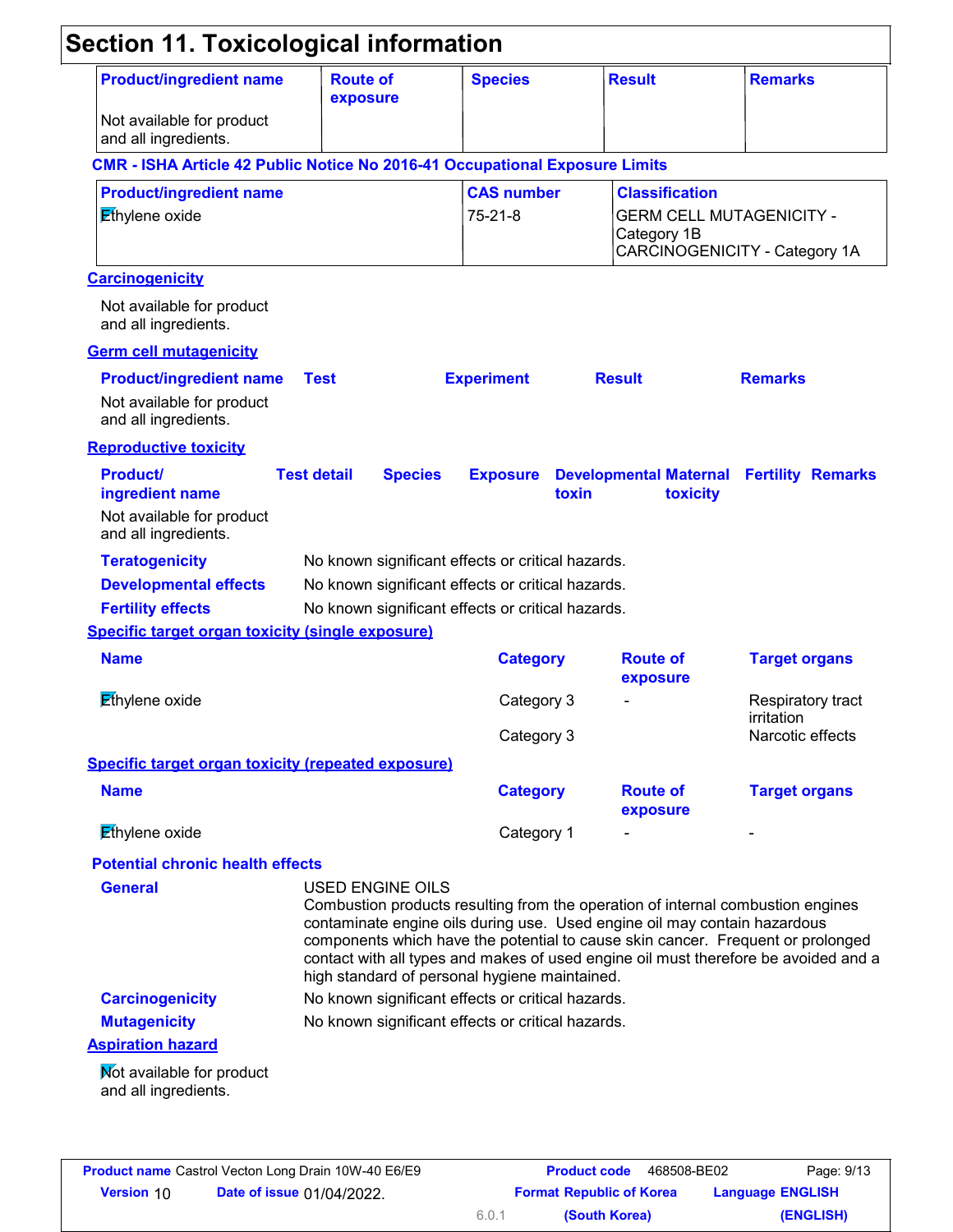### **Section 11. Toxicological information**

**Other information** Not available.

## **Section 12. Ecological information**

| <b>Ecotoxicity</b>                  | No known significant effects or critical hazards.                                                                         |  |  |  |
|-------------------------------------|---------------------------------------------------------------------------------------------------------------------------|--|--|--|
| Persistence/degradability           |                                                                                                                           |  |  |  |
| Expected to be biodegradable.       |                                                                                                                           |  |  |  |
| <b>Mobility in soil</b>             | Spillages may penetrate the soil causing ground water contamination.                                                      |  |  |  |
| <b>Bioaccumulative potential</b>    | This product is not expected to bioaccumulate through food chains in the<br>environment.                                  |  |  |  |
| <b>Other adverse effects</b>        | No known significant effects or critical hazards.                                                                         |  |  |  |
| <b>Other ecological information</b> | Spills may form a film on water surfaces causing physical damage to organisms.<br>Oxygen transfer could also be impaired. |  |  |  |

### **Section 13. Disposal considerations**

| <b>Disposal methods</b>     | The generation of waste should be avoided or minimised wherever possible.<br>Disposal of this product, solutions and any by-products should at all times comply<br>with the requirements of environmental protection and waste disposal legislation                                                                                                                                                                   |
|-----------------------------|-----------------------------------------------------------------------------------------------------------------------------------------------------------------------------------------------------------------------------------------------------------------------------------------------------------------------------------------------------------------------------------------------------------------------|
|                             | and any regional local authority requirements. Dispose of surplus and non-<br>recyclable products via a licensed waste disposal contractor. Waste should not be<br>disposed of untreated to the sewer unless fully compliant with the requirements of<br>all authorities with jurisdiction. Waste packaging should be recycled. Incineration or<br>landfill should only be considered when recycling is not feasible. |
| <b>Disposal precautions</b> | This material and its container must be disposed of in a safe way. Empty containers<br>or liners may retain some product residues. Avoid dispersal of spilt material and<br>runoff and contact with soil, waterways, drains and sewers.                                                                                                                                                                               |

### **Section 14. Transport information**

|                                         | <b>IMDG</b>              | <b>IATA</b>              |
|-----------------------------------------|--------------------------|--------------------------|
| A. UN number                            | Not regulated.           | Not regulated.           |
| <b>B. UN proper</b><br>shipping name    | $\sim$                   | $\overline{\phantom{0}}$ |
| <b>C. Transport</b><br>hazard class(es) | ٠                        | $\overline{\phantom{0}}$ |
| <b>D. Packing group</b>                 | $\blacksquare$           | ٠                        |
| <b>E. Environmental</b><br>hazards      | No.                      | No.                      |
| <b>F. Additional</b><br>information     | $\overline{\phantom{a}}$ |                          |

**Special precautions for user** Not available.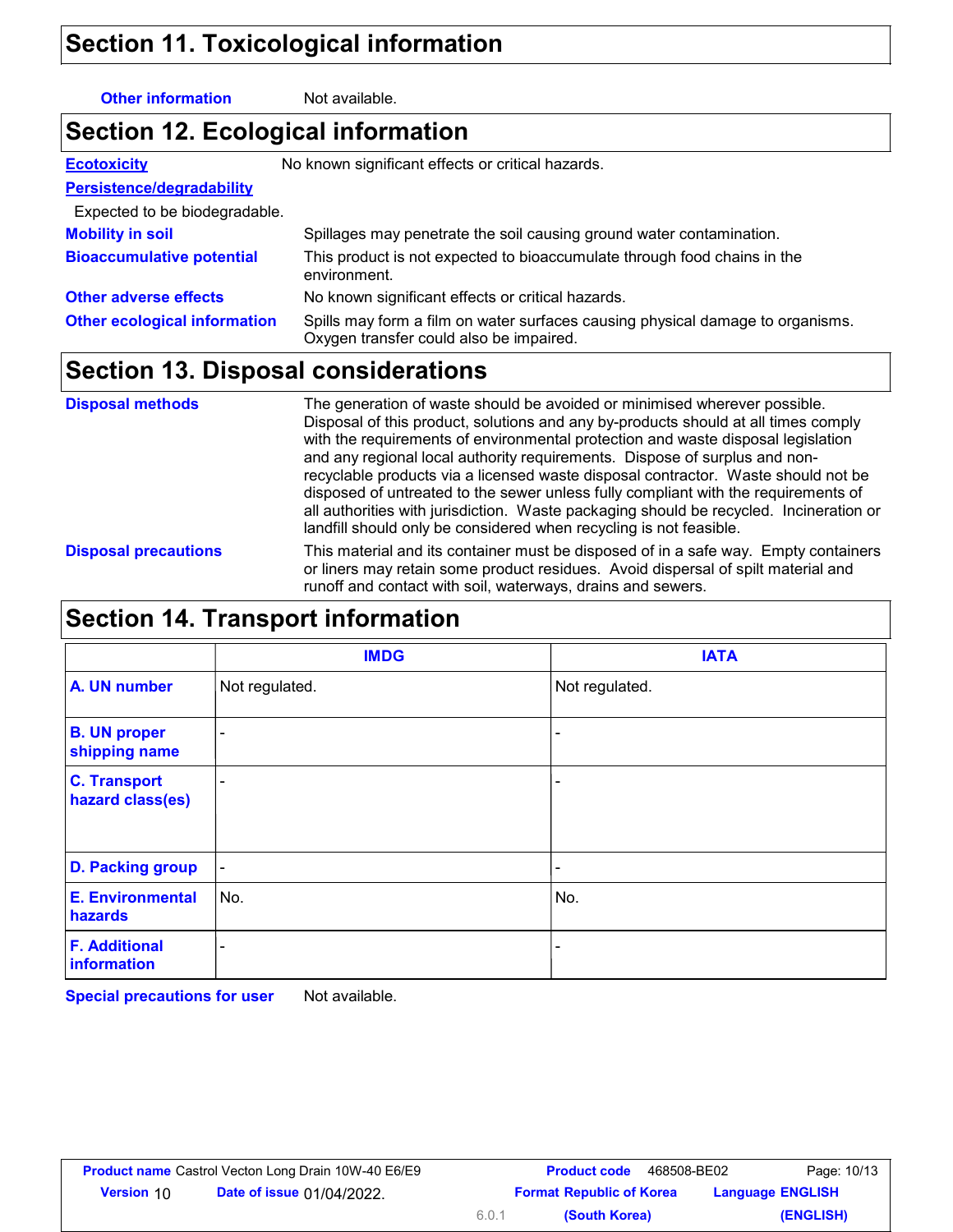## **Section 15. Regulatory information**

| <b>Requlation according to ISHA</b>                                                                                                                                                                                    |                                                                                                                                                                           |
|------------------------------------------------------------------------------------------------------------------------------------------------------------------------------------------------------------------------|---------------------------------------------------------------------------------------------------------------------------------------------------------------------------|
| <b>ISHA article 117 (Harmful</b><br>substances prohibited<br>from manufacture)                                                                                                                                         | None of the components are listed.                                                                                                                                        |
| <b>ISHA article 118 (Harmful</b><br>substances requiring<br>permission)                                                                                                                                                | None of the components are listed.                                                                                                                                        |
|                                                                                                                                                                                                                        | <b>Exposure Limits of Chemical Substances and Physical Factors</b>                                                                                                        |
| The following components have an OEL:<br>Distillates (petroleum), hydrotreated heavy paraffinic<br>Distillates (petroleum), solvent-dewaxed heavy paraffinic<br>Distillates (petroleum), hydrotreated light paraffinic |                                                                                                                                                                           |
| <b>ISHA Enforcement Regs</b><br><b>Annex 19 (Exposure</b><br>standards established for<br>harmful factors)                                                                                                             | The following components are listed: ethylene oxide                                                                                                                       |
| <b>ISHA Enforcement Regs</b><br><b>Annex 21 (Harmful factors</b><br>subject to Work<br><b>Environment</b><br><b>Measurement)</b>                                                                                       | None of the components are listed.                                                                                                                                        |
| <b>ISHA Enforcement Regs</b><br><b>Annex 22 (Harmful Factors</b><br><b>Subject to Special Health</b><br>Check-up)                                                                                                      | The following components are listed: metal working fluids: oil mist, mineral                                                                                              |
| <b>Standard of Industrial</b><br><b>Safety and Health Annex</b><br><b>12 (Hazardous substances</b><br>subject to control)                                                                                              | None of the components are listed.                                                                                                                                        |
| <b>Regulation according to Chemicals Control Act</b>                                                                                                                                                                   |                                                                                                                                                                           |
| <b>Article 20 Toxic Chemicals</b><br>(K-Reach Article 20)                                                                                                                                                              | Not applicable                                                                                                                                                            |
| <b>Article 18 Prohibited (K-</b><br><b>Reach Article 27)</b>                                                                                                                                                           | None of the components are listed.                                                                                                                                        |
| <b>Article 20 Restricted (K-</b><br><b>Reach Article 27)</b>                                                                                                                                                           | None of the components are listed.                                                                                                                                        |
| <b>CCA Article 11 (TRI)</b>                                                                                                                                                                                            | None of the components are listed.                                                                                                                                        |
| <b>CCA Article 39 (Accident</b><br><b>Precaution Chemicals)</b>                                                                                                                                                        | None of the components are listed.                                                                                                                                        |
| <b>Dangerous Materials</b><br><b>Safety Management Act</b>                                                                                                                                                             | Class: Class 4 - Flammable Liquid<br>Item: 6. Class 4 petroleums<br>Threshold: 6000 L<br>Danger category: III<br>Signal word: Contact with sources of ignition prohibited |
| <b>Wastes regulation</b>                                                                                                                                                                                               | Designated Waste                                                                                                                                                          |
| <b>Regulation according to other foreign laws</b>                                                                                                                                                                      |                                                                                                                                                                           |
| <b>Australia inventory (AIIC)</b>                                                                                                                                                                                      | All components are listed or exempted.                                                                                                                                    |
| <b>Canada inventory</b>                                                                                                                                                                                                | All components are listed or exempted.                                                                                                                                    |
| <b>China inventory (IECSC)</b>                                                                                                                                                                                         | At least one component is not listed.                                                                                                                                     |
|                                                                                                                                                                                                                        |                                                                                                                                                                           |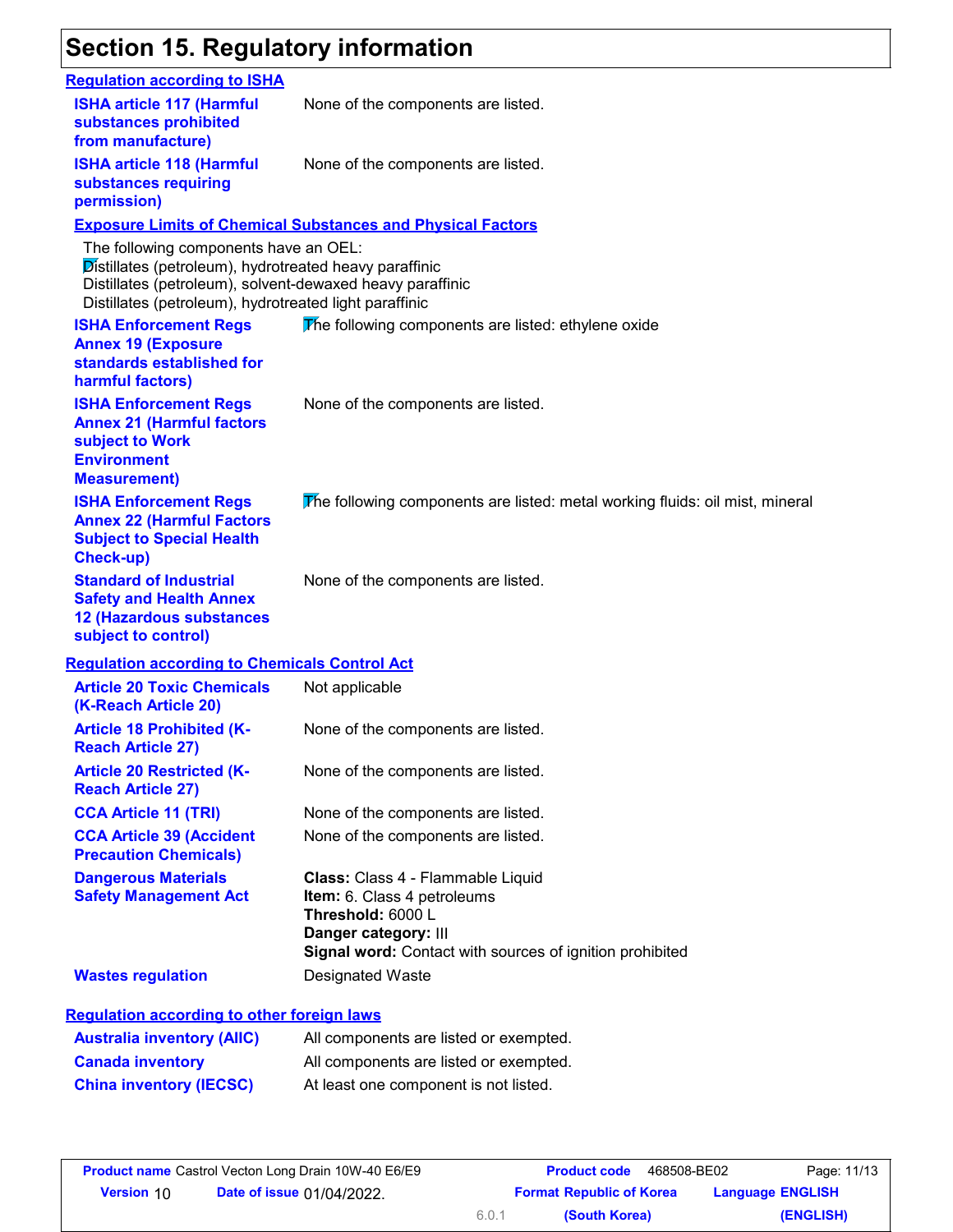# **Section 15. Regulatory information**

| <b>REACH Status</b>                         | The company, as identified in Section 1, sells this product in the EU in compliance<br>with the current requirements of REACH. |
|---------------------------------------------|--------------------------------------------------------------------------------------------------------------------------------|
| <b>Japan inventory (CSCL)</b>               | All components are listed or exempted.                                                                                         |
| <b>Korea inventory (KECI)</b>               | All components are listed or exempted.                                                                                         |
| <b>Philippines inventory</b><br>(PICCS)     | At least one component is not listed.                                                                                          |
| <b>Taiwan inventory (TCSI)</b>              | All components are listed or exempted.                                                                                         |
| <b>United States inventory</b><br>(TSCA 8b) | All components are active or exempted.                                                                                         |
|                                             |                                                                                                                                |

## **Section 16. Other information**

| <b>History</b>                                          |                                                                                                                                                                                                                                                                                                                                                                                                                                                                                                                                                                                                                                                                                                                                                                                                                                                                                                                                                                                                                                                                                                                                                                                                                                                                                                                                                                                                                                                                                                                                                                                                                                                                                                                                                                                                                                                                                                                                                                                                                                                                                                                                                                                           |
|---------------------------------------------------------|-------------------------------------------------------------------------------------------------------------------------------------------------------------------------------------------------------------------------------------------------------------------------------------------------------------------------------------------------------------------------------------------------------------------------------------------------------------------------------------------------------------------------------------------------------------------------------------------------------------------------------------------------------------------------------------------------------------------------------------------------------------------------------------------------------------------------------------------------------------------------------------------------------------------------------------------------------------------------------------------------------------------------------------------------------------------------------------------------------------------------------------------------------------------------------------------------------------------------------------------------------------------------------------------------------------------------------------------------------------------------------------------------------------------------------------------------------------------------------------------------------------------------------------------------------------------------------------------------------------------------------------------------------------------------------------------------------------------------------------------------------------------------------------------------------------------------------------------------------------------------------------------------------------------------------------------------------------------------------------------------------------------------------------------------------------------------------------------------------------------------------------------------------------------------------------------|
| <b>Source of Information</b>                            | Sources of key data used to compile the Safety Data Sheet: Hazard assessment<br>review data, toxicological reviews, and product physical properties; component<br>supplier hazard communication data; and other publically available resources.                                                                                                                                                                                                                                                                                                                                                                                                                                                                                                                                                                                                                                                                                                                                                                                                                                                                                                                                                                                                                                                                                                                                                                                                                                                                                                                                                                                                                                                                                                                                                                                                                                                                                                                                                                                                                                                                                                                                           |
| <b>Date first prepared</b>                              | 24/02/2016                                                                                                                                                                                                                                                                                                                                                                                                                                                                                                                                                                                                                                                                                                                                                                                                                                                                                                                                                                                                                                                                                                                                                                                                                                                                                                                                                                                                                                                                                                                                                                                                                                                                                                                                                                                                                                                                                                                                                                                                                                                                                                                                                                                |
| <b>Number of revisions and</b><br>date of last revision | 10<br>01/04/2022.                                                                                                                                                                                                                                                                                                                                                                                                                                                                                                                                                                                                                                                                                                                                                                                                                                                                                                                                                                                                                                                                                                                                                                                                                                                                                                                                                                                                                                                                                                                                                                                                                                                                                                                                                                                                                                                                                                                                                                                                                                                                                                                                                                         |
| <b>Prepared by</b>                                      | <b>Product Stewardship</b>                                                                                                                                                                                                                                                                                                                                                                                                                                                                                                                                                                                                                                                                                                                                                                                                                                                                                                                                                                                                                                                                                                                                                                                                                                                                                                                                                                                                                                                                                                                                                                                                                                                                                                                                                                                                                                                                                                                                                                                                                                                                                                                                                                |
| <b>Key to abbreviations</b>                             | AMP = Acceptable Maximum Peak<br>ACGIH = American Conference of Governmental Industrial Hygienists, an agency<br>that promulgates exposure standards.<br>ADG = Australian Code for the Transport of Dangerous Goods by Road and Rail<br>ADG Code = Australian Code for the Transport of Dangerous Goods by Road and<br>Rail<br>CAS Number = Chemical Abstracts Service Registry Number<br>HAZCHEM Code = Emergency action code of numbers and letters which gives<br>information to emergency services. Its use is required by the ADG Code for<br>Dangerous Goods in bulk.<br>ICAO = International Civil Aviation Organization.<br>IATA = International Air Transport Association, the organization promulgating rules<br>governing shipment of goods by air.<br>IMDG = International Maritime Organization Rules, rules governing shipment of<br>goods by water.<br>IP 346 = A chemical screening assay for dermal toxicity. The European<br>Commission has recommended that Method IP 346 be used as the basis for<br>labelling certain lubricant oil base stocks for carcinogenicity. The EU Commission<br>has stipulated that the classification as a carcinogen need not apply if it can be<br>shown that the substance contains less than 3% DMSO extract as measured by IP<br>346. (See Note L, European Commission Directive 67/548/EEC as amended and<br>adapted.) DMSO is a solvent.<br>NOHSC = National Occupational Health & Safety Commission, Australia<br>REACH = Registration, Evaluation, Authorisation and Restriction of Chemicals<br>Regulation [Regulation (EC) No. 1907/2006]<br>TWA = Time weighted average<br>STEL = Short term exposure limit<br>UN Number = United Nations Number, a four digit number assigned by the United<br>Nations Committee of Experts on the Transport of Dangerous Goods.<br><b>TCCA = Toxic Chemical Control Act</b><br>GHS = Global Harmonized System<br>ISHA = Industrial Safety and Health Act<br>Varies = may contain one or more of the following 64741-88-4, 64741-89-5,<br>64741-95-3, 64741-96-4, 64742-01-4, 64742-44-5, 64742-45-6, 64742-52-5,<br>64742-53-6, 64742-54-7, 64742-55-8, 64742-56-9, 64742-57-0, 64742-58-1, |
|                                                         |                                                                                                                                                                                                                                                                                                                                                                                                                                                                                                                                                                                                                                                                                                                                                                                                                                                                                                                                                                                                                                                                                                                                                                                                                                                                                                                                                                                                                                                                                                                                                                                                                                                                                                                                                                                                                                                                                                                                                                                                                                                                                                                                                                                           |